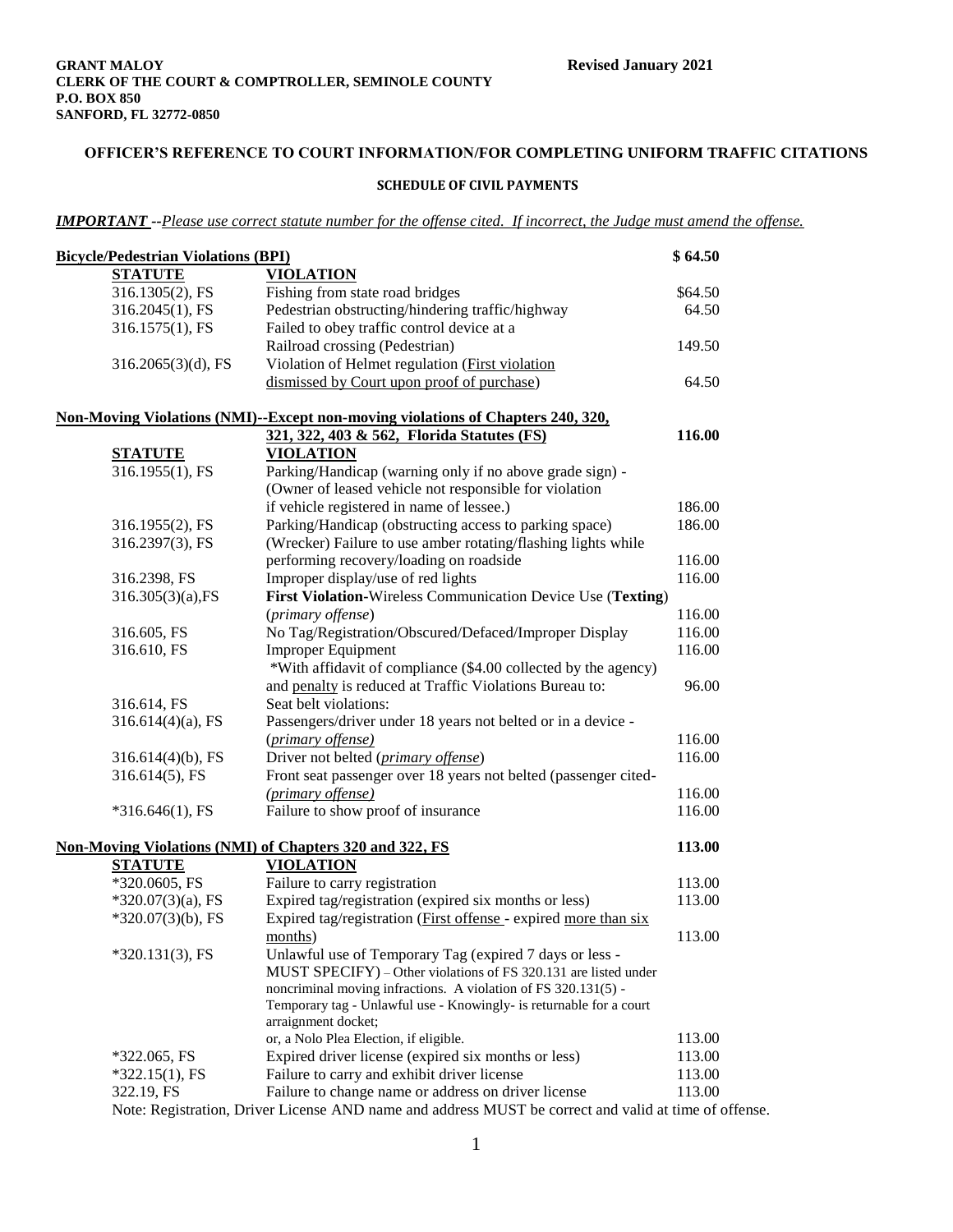*\*To satisfy lawful requirements, offender is required to present proper proof to the Traffic Violations Bureau -- exception: the owner of a leased motor vehicle is not responsible for any penalty specified in FS 320.07(3) if the vehicle is registered in the name of the lessee.*

| ルレいいしし。 | <b>STATUTE</b>              | <b>VIOLATION</b>                                                                                 |          |
|---------|-----------------------------|--------------------------------------------------------------------------------------------------|----------|
|         | 403.413(4), FS              | Dumping litter -- not exceeding 15 lbs/27 cubic ft (non-commercial) \$160.50                     |          |
|         | 318.18(2)(b)1.,2 &3, FS     | Dismissal Fee (proof valid Driver License, Registration & Insurance)*                            | 10.00    |
|         | 318.18(6), FS               | Dismissal Fee (Unlawful parking/Handicap space)                                                  | 7.50     |
|         |                             | *(in effect at time of offense)                                                                  |          |
|         |                             | Moving Violations (MI) - EXCEPT Unlawful Speed and Moving Violations of Chapters 320 & 322, F.S. | 166.00   |
|         | <b>STATUTE</b>              | <b>VIOLATION</b>                                                                                 |          |
|         | 316.074(1), FS              | Failure to obey traffic control device (sign)                                                    | 166.00   |
|         | 316.074(1), FS              | Failure to obey traffic control signal (failed to stop at traffic                                |          |
|         |                             | signal/red light)                                                                                | 264.00   |
|         | 316.075(1)(c)1., FS         | Failure to stop at <b>steady</b> red traffic signal                                              | 264.00   |
|         |                             | All other <i>moving violations</i> relating to traffic control                                   |          |
|         |                             | device, signal, or sign                                                                          | 166.00   |
|         | 316.075(2), FS              | Unlawful possession/use of traffic signal pre-emption device                                     | 166.00   |
|         | 316.081(3), FS              | Unlawful speed (in left lane) when overtaken by vehicle at                                       |          |
|         |                             | higher speed                                                                                     | 166.00   |
|         | 316.1576(1), FS             | Insufficient clearance at Railroad-Highway grade crossing                                        | 166.00   |
|         | 316.1576(2), FS             | Insufficient undercarriage clearance at Railroad-Highway                                         |          |
|         |                             | grade crossing                                                                                   | 166.00   |
|         | 316.126(1)(b)1, FS          | Failure to move over for emergency, sanitation or utility                                        |          |
|         |                             | service vehicle or wrecker                                                                       | 136.00   |
|         | $316.172(1)(a)$ , FS        | Failure to stop for school bus                                                                   | 371.00   |
|         | $316.183(1)$ or (4), FS     | Speed too fast for conditions                                                                    | 166.00   |
|         | 316.183(5), FS              | Impeding Traffic (Speed less than posted minimum)                                                | 166.00   |
|         | 316.185, FS                 | Speed- Special hazards- Failure to use due care and speed                                        |          |
|         |                             | too fast for conditions                                                                          | 166.00   |
|         | 316.1575(1), FS             | Failed to obey traffic control device at R/R crossing                                            | 206.00   |
|         | 316.1575(2), FS             | Driving around/under/through barrier at R/R crossing                                             | 206.00   |
|         | $316.306(4)(a)$ , FS        | Wireless Communications Devices Ban (School & Work Zones) 166.00                                 |          |
|         | $316.306(4)(a)$ , FS        | Wireless Communications Devices Ban (School & Work Zones)                                        |          |
|         |                             | <b>[First Violation Alternatives (1) Proof of Equipment</b>                                      |          |
|         |                             | Purchase; OR (2) Traffic School Cert.] Dismissal by Clerk                                        | 18.00    |
|         | $316.305(3)(a)$ , FS        | Second Violation-Wireless Communication Device Use (Texting)                                     |          |
|         |                             | (primary offense)                                                                                | 166.00   |
|         | 316.613, FS                 | Child Restraint (primary enforcement -- First time offenders                                     |          |
|         |                             | may elect to attend a Child Restraint Safety Program in lieu                                     | 166.00   |
|         |                             | of penalty and assessment of points.<br>First violation of FS 316.1926(1) - Motorcycle/moped -   |          |
|         | 316.2085(2), FS             | improper riding (astride, both wheels on ground)                                                 | 1,166.00 |
|         | 316.2085(3), FS             | First violation of FS 316.1926(1) - Motorcycle/moped -                                           |          |
|         |                             | tag improperly affixed                                                                           | 1,166.00 |
|         | 316.2085(2) & (3), FS       | Second violation of FS 316.1926(1) requires mandatory                                            |          |
|         |                             | court appearance; civil Penalty of \$2,666.00 and                                                |          |
|         |                             | revocation of driver license for 1-year period                                                   |          |
|         | 316.2085 $(2)$ & $(3)$ , FS | Third violation of FS $316.1926(1)$ – third degree felony;                                       |          |
|         |                             | Court must impose a mandatory \$5,000.00 fine plus local and                                     |          |
|         |                             | state add-ons and revoke driver license for 10 years                                             |          |
|         |                             |                                                                                                  |          |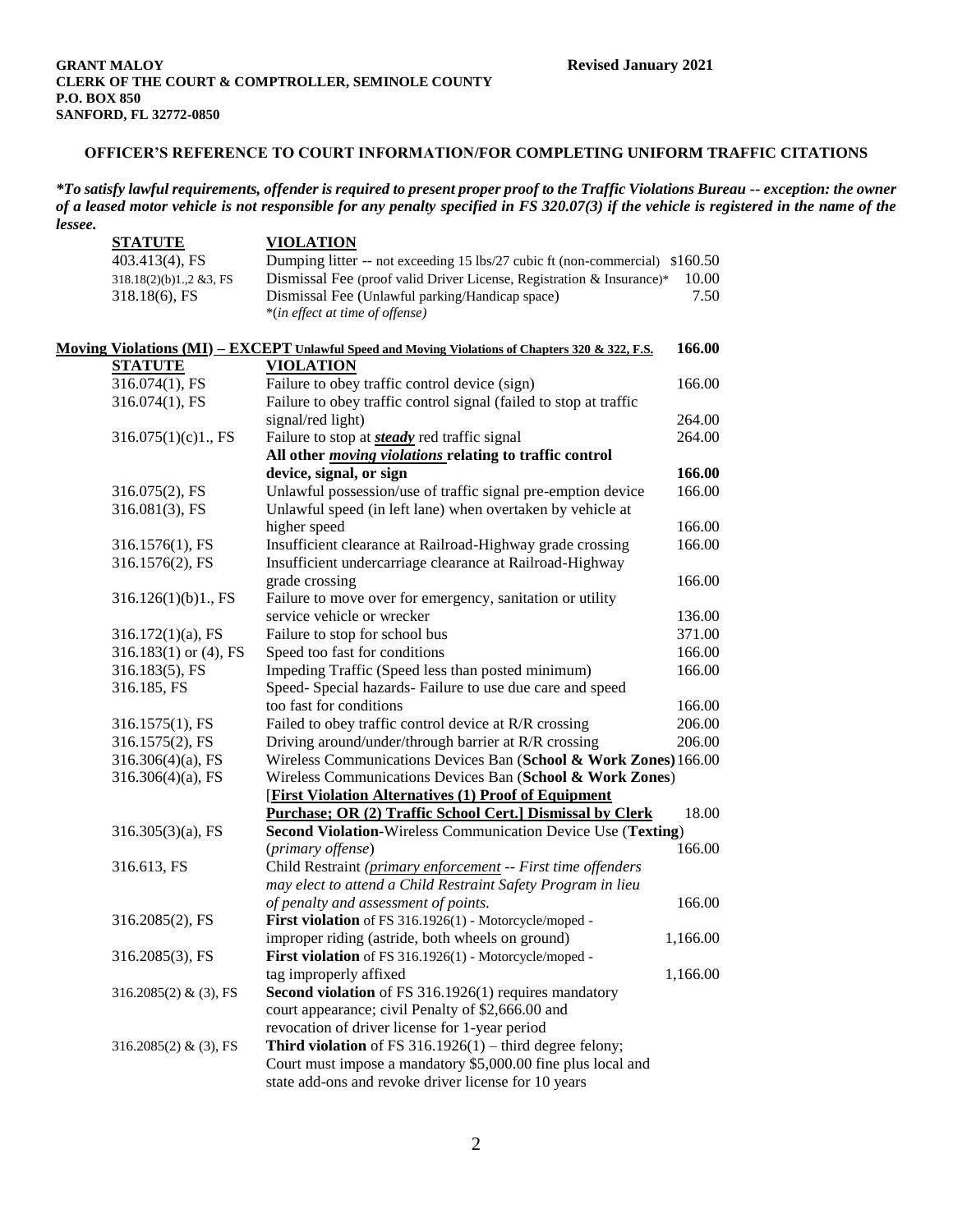|                      | <b>Moving Violations (Chapters 320 and 322, Florida Statutes)</b>      | 160.00 |
|----------------------|------------------------------------------------------------------------|--------|
| <b>STATUTE</b>       | <b>VIOLATION</b>                                                       |        |
| 320.061, FS          | Unlawful alteration of motor vehicle registration certificate/         |        |
|                      | tag/mobile home or validation stickers; or, to obscure tag             | 160.00 |
| 320.0706, FS         | Failure to properly display commercial license plate                   | 160.00 |
| 320.131(3), FS       | Unlawful use of temporary tag                                          | 160.00 |
| $320.131(4)(a)$ , FS | Temporary tag - must be displayed in the license plate bracket         |        |
|                      | on exterior of vehicle                                                 | 160.00 |
| $322.03(1)(a)$ , FS  | Failure to surrender DL/CDL– Note: Making a false affidavit            |        |
|                      | concerning such licenses in violation of FS 322.03(1)(a) is first      |        |
|                      | degree misdemeanor.                                                    | 160.00 |
| $322.16(1)(a)$ , FS  | Operating vehicle against license restrictions                         | 160.00 |
| $322.16(1)(b)$ , FS  | Failure to obey driver license restrictions                            | 160.00 |
| 322.16(2), FS        | License restriction (after 11 PM/before 6 AM) for person               |        |
|                      | under 17 years of age                                                  | 160.00 |
| 322.16(3), FS        | License restriction (after 1 AM/before 5 AM) for person                |        |
|                      | 17 years of age                                                        | 160.00 |
| 322.1615(2)(b), FS   | Learner DL: Driving without a licensed driver at least                 |        |
|                      | 21 years old.                                                          | 160.00 |
| 322.1615(3), FS      | Learner DL: Driving after daylight hours (Exception:                   |        |
|                      | Holder of a Learner DL 3 months after issuance may driver until 10 PM) |        |
| 322.34(1), FS        | Unknowingly operating vehicle while DL suspended/                      |        |
|                      | canceled/revoked -Does not apply to: a "habitual traffic               |        |
|                      | Offender" and a CMV Driver (specify reason - failed                    |        |
|                      | to pay fine or financial responsibility)                               | 160.00 |
| 322.62(11), FS       | Driving Under the Influence a Commercial Motor Vehicle                 |        |
|                      | (Person who has any alcohol in his/her body)                           | 160.00 |
| <b>STATUTE</b>       | <b>VIOLATION</b>                                                       |        |
| 316.183(2), FS       | <b>Speeding Violations</b>                                             |        |
| 316.183(6), FS       | Speeding - Work Zone (if construction personnel are                    |        |
|                      | present, operating equipment on road, or immediately                   |        |
|                      | adjacent to road then double the fine $-MUST$ SPECIFY                  |        |
|                      | <b>WORKERS PRESENT</b> )                                               |        |
| $*316.187(1)$ , FS   | Speeding – within a zone posted for any electronic or                  |        |
|                      | manual toll collection facility (speeding fines may be                 |        |
|                      | doubled when a sign is erected $-MUST$ SPECIFY -                       |        |
|                      | TOLL FACILITY - SIGN POSTED - DOUBLE FINE)                             |        |
| 316.1926(2), FS      | A person who exceeds the speed limit in excess of 50                   |        |
|                      | Mph or more in violation of FS 316.183(2) (posted                      |        |
|                      | speeds), FS 316.187 (state speed zones); or, FS 316.189                |        |

**\*The owner of a leased vehicle is not responsible for payment of a toll violation and is not required to submit an affidavit as specified in FS 316.1001(2)(c) if the motor vehicle involved in the violation is registered in the name of the lessee.**

| $*316.187(1)$ , FS    | <b>Speeding – State Posted</b>    |
|-----------------------|-----------------------------------|
| $*316.187(2)(a)$ , FS | Speeding – 70 Interstate          |
| $*316.187(2)(b)$ , FS | Speeding – 65 Highway/Turnpike    |
| $*316.189(1)$ ; FS    | <b>Speeding – Municipal roads</b> |
| $*316.189(2)$ , FS    | Speeding – County roads           |
| *316.1895(10), FS     | <b>Speeding – School Zone</b>     |

(municipal and county speeds)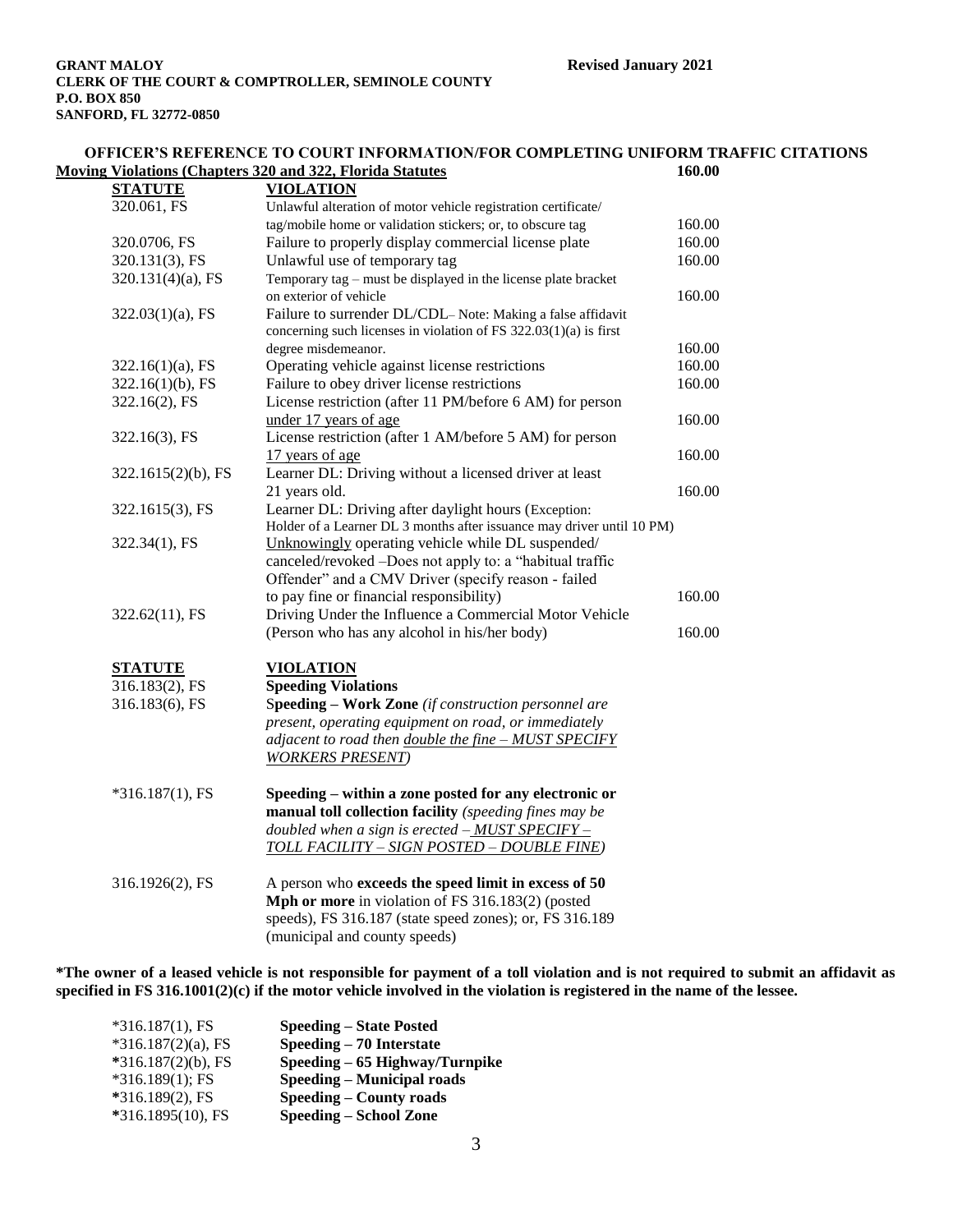*\*IMPORTANT: Any infraction of FS 316.183(2), FS 316.187, or FS 316.189 exceeding the speed* **limit by 30 mph or more requires a mandatory civil infraction hearing per FS 318.19(5). A person cited for a second or subsequent conviction of exceeding the limit by 30 mph and above within a 12 month period is required to appear for a mandatory civil infraction hearing and must pay a fine that is double the amount paid for the first violation. If FS 316.1926(2) is cited, a person who exceeds the speed limit in excess of 50 mph or more in violation of FS 316.183(2), FS 316.187, or FS 316.189, requires a mandatory court appearance and a fine of \$1,106.00. A second violation is a fine of \$2,606, mandatory court appearance and driver's license revocation for one (1) year; a third violation of FS 316.1926(2) commits a felony of the third degree; requires the court to impose a fine of \$5,000.00 and revoke the person's driver license for ten (10) years.**

| <b>MILES OVER</b><br><b>SPEEDLIMIT</b> | <b>PENALTY</b> | and, Toll Facility<br><b>PENALTY</b> | <b>SCHOOL ZONE</b><br><b>PENALTY</b> |
|----------------------------------------|----------------|--------------------------------------|--------------------------------------|
| $1-5$                                  | warning only   | warning only                         | \$156.00                             |
| $6-9$                                  | \$131.00       | \$156.00                             | \$156.00                             |
| $10-14$                                | \$206.00       | \$306.00                             | \$306.00                             |
| $15-19$                                | \$256.00       | \$406.00                             | \$406.00                             |
| 20-29                                  | \$281.00       | \$456.00                             | \$456.00                             |
| $*30-UP$                               | *\$356.00      | \$606.00                             | \$606.00                             |
| $*50-UP$                               | \$1,106.00     | \$1,106.00                           | \$1,106.00                           |

# **OFFENSES RETURNABLE FOR A MANDATORY CIVIL INFRACTION HEARING DOCKET BEFORE THE COUNTY COURT AT THE CRIMINAL JUSTICE CENTER CLERK'S OFFICE, FIRST FLOOR, 101 ESLINGER WAY, SANFORD, FLORIDA 32773 AT 9:00 A.M. ON THE EIGHTH FRIDAY AFTER DATE OF OFFENSE:**

| <b>STATUTE</b>     | <b>VIOLATION</b>                                                                                                |
|--------------------|-----------------------------------------------------------------------------------------------------------------|
| $318.19(1)$ , FS   | A civil infraction resulting in a crash causing the death of another.                                           |
| $318.19(2)$ , FS   | A civil infraction resulting in a crash causing "serious bodily injury" of another as defined in FS             |
|                    | 316.1933(1)                                                                                                     |
| $316.2085(2)$ , FS | A second violation by virtue of FS $316.1926(1)$ – Motorcycle/moped -- Improper riding (astride, both wheels on |
|                    | ground)                                                                                                         |
| $316.2085(3)$ , FS | A second violation by virtue of FS 316.1926(1)–Motorcycle/moped –Tag improperly affixed                         |
| $316.1926(2)$ , FS | A second violation of exceeding the speed limit in excess of 50 mph or more in violation of FS 316.183(2),      |
|                    | FS 317.187, or FS 316.189                                                                                       |

### **OFFENSES REQUIRING A MANDATORY CIVIL INFRATION HEARING ARE RETURNABLE TO THE "TRAFFIC VIOLATIONS BUREAU", Criminal Justice Center, Clerk's Office, 1st Floor – 101 Eslinger Way, Sanford, Florida 32773** *WITHIN FIVE DAYS OF ISSUANCE* **TO BE SET AND NOTICED FOR HEARING BEFORE A CIVIL TRAFFIC INFRACTION HEARING OFFICER:**

| <b>STATUTE</b>     | <b>VIOLATION</b>                                                                                                            |
|--------------------|-----------------------------------------------------------------------------------------------------------------------------|
| $316.6135(3)$ , FS | A violation of FS $316.6135(1)(b)$ -- Leaving a child younger than 6 years of age for any period of time if                 |
|                    | motor of the vehicle is running, health of the child is in danger, or child appears in distress. (Note: (a) If              |
|                    | violation results in great bodily harm, permanent disability or disfigurement to a child the violation is a 3 <sup>rd</sup> |
|                    | degree felony; (b) In excess of 15 minutes, $2nd$ degree misdemeanor)                                                       |
| $318.19(3)$ , FS   | Any infraction of FS 316.172(1)(b) -- Passing a stopped school bus on the enter/exit side                                   |
| $318.19(4)$ , FS   | Any infraction of FS $316.520(1)$ , or (2) -- Load dropping/shifting/leaking/blowing off and not covered                    |
| $318.19(5)$ , FS   | Any infraction of FS 316.183(2), FS 316.187, or FS 316.189 of exceeding the speed limit by 30 mph or                        |
|                    | more                                                                                                                        |

### **COMMERCIAL MOTOR VEHICLE VIOLATIONS FOR IMPROPER EQUIPMENT RETURNABLE TO THE TRAFFIC VIOLATIONS BUREAU FOR PAYMENT OF FINE WITHIN THIRTY DAYS OF ISSUANCE OF THE CITATION.**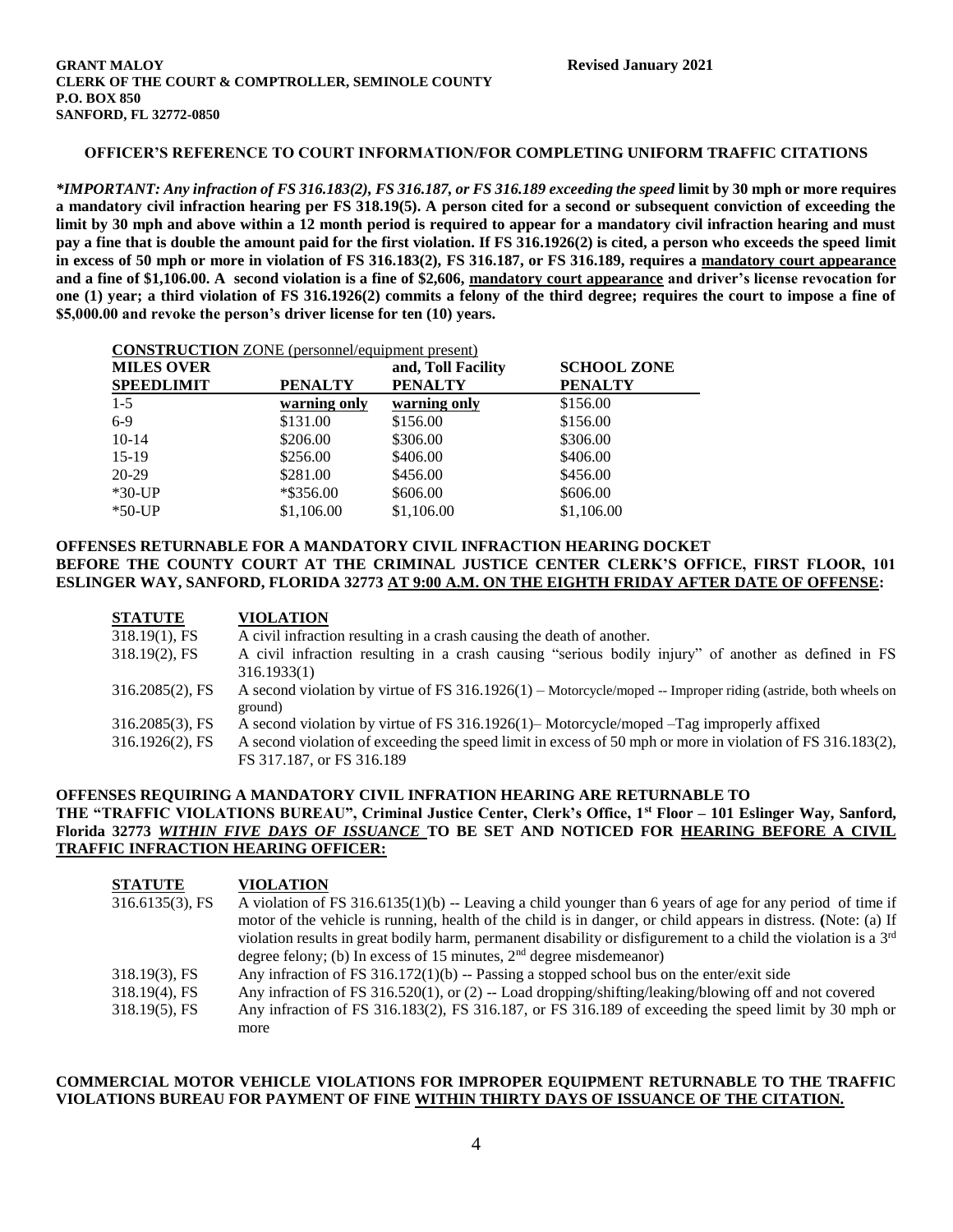| <b>STATUTE</b>       | <b>VIOLATION</b>                                    |        |
|----------------------|-----------------------------------------------------|--------|
| $316.302(2)(b)$ , FS | Disregard hours of rest                             | 178.00 |
| $316.302(2)(c)$ , FS | Falsification of time records                       | 178.00 |
| $316.302(2)(e)$ , FS | Company ID not in compliance                        | 128.00 |
| $316.302(2)(i)$ , FS | No medical certificate                              | 328.00 |
| $316.302(3)$ , FS    | Operator under 18                                   | 328.00 |
| $316.302(4)$ , FS    | Disregard safety regulations -- hazardous materials | 328.00 |

### **OFFENDER MUST ELECT ONE OF THE FOLLOWING OPTIONS:**

- **1. MAIL PAYMENT** Make check or money order payable to: **CLERK OF COURT AND COMPTROLLER**, in accordance with above schedule of civil penalties. United States funds only. DO NOT MAIL CASH! **Payment must be received by GRANT MALOY, CLERK OF COURT AND COMPTROLLER within thirty (30) days after issue date of citation**.
- **2. APPEAR IN PERSON-** Clerk's Office, First Floor, Criminal Justice Center, 101 Eslinger Way, Sanford, FL 32773 8:00 a.m. and 4:30 p.m. Monday through Friday, except holidays to:
	- A. Pay the civil penalty (IF NOT MAILED).
	- B. Request a court hearing.
	- C. Request Driver Improvement School, if eligible *(must contact Clerk within 30 days to elect the school option)* **– Note: The school election is not available to:**
		- **A driver holding a commercial license and violations of FS 322.61 and FS 322.62;**
		- **A violation of FS 316.183(2), FS 316.187, or FS 316.189 when the driver exceeds the posted limit by 30 miles per hour or more;**
		- **A motor vehicle tag/registration violation of FS 320.0605 or FS 320.07(3)(a) or (b); and**
		- **A driver's license violation of FS 322.065 or FS 322.15(1).**
	- D. Elect to enter a plea of nolo contendere and present a valid driver license, tag or registration, or proof of insurance to the Clerk of Court, if eligible. **A** d**river holding a commercial license cannot make this election.**
- **3. PAYMENT may be made online. (See Clerk's Website: www.seminoleclerk.org)**

## **IMPORTANT: FAILURE TO COMPLY WITH ONE OF THE ABOVE OPTIONS [WITHIN THIRTY (30) DAYS] WILL RESULT IN IMMEDIATE SUSPENSION OF OFFENDER'S DRIVER LICENSE**

Suggested wording for the citation return date is:

### **"WITHIN 30 DAYS AT TRAFFIC VIOLATIONS BUREAU" CRIMINAL JUSTICE CENTER Clerk's Office, 1st Floor 101 Eslinger Way SANFORD, FLORIDA 32773**

#### **OFFENSES RETURNABLE FOR A COURT ARRAIGNMENT DOCKET:**

Before the COUNTY COURT, CRIMINAL JUSTICE CENTER, 101 ESLINGER WAY, SANFORD, FLORIDA 32773 AT 9:00 A.M. on the arraignment docket assigned to the law enforcement agency making the arrest or issuing the Uniform Citation or Summons as follows:

- 1. The fourth Monday after arrest, citation, or summons date: Lake Mary & Sanford Police Departments; Sanford Airport Police
- 2. The fourth Tuesday after arrest, citation, or summons date: Casselberry, Longwood and Oviedo Police Departments.
- 3. The fourth Wednesday after arrest, citation, or summons date: Seminole County Sheriff's Department
- 4. The fourth Thursday after arrest, citation, or summons date: Altamonte Springs and Winter Springs Police Departments.
- 5. The fourth Friday after arrest, citation, or summons date: Florida Highway Patrol and all other State Agencies, and all Domestic Violence cases.
- 6. The fifth Friday after citation or summons date of any game or fishing violations: Game and Fresh Water Fish Commission.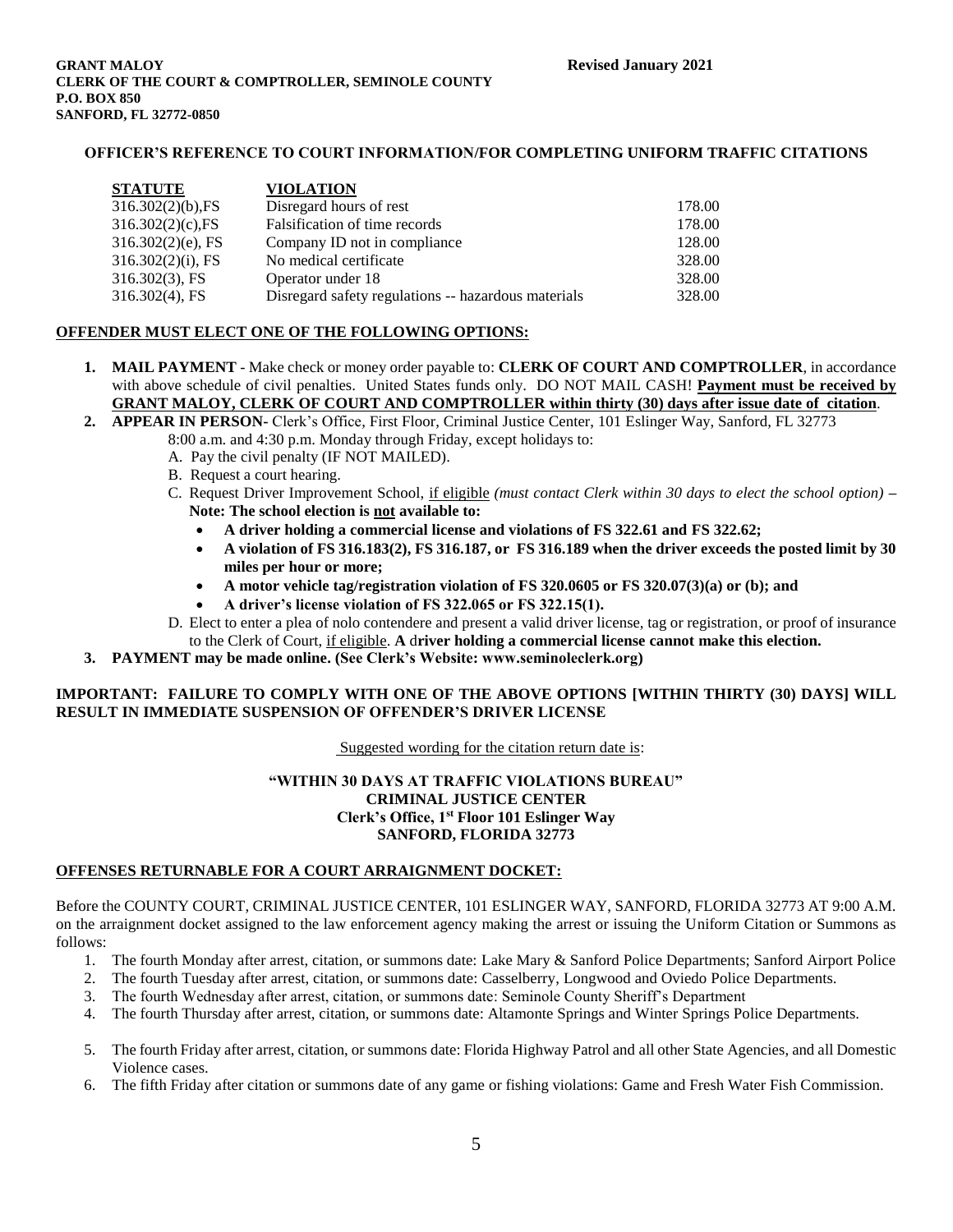```
Adm. Ord. 18-02-S Amd All criminal traffic offenses require a court appearance and any non-criminal charge stemming from
                     the same incident (including civil infractions) require an appearance on the same criminal arraignment 
                    docket so that all charges are kept together for disposition. Do not separate any civil and criminal 
                    traffic citations or arrest and booking reports issued as a result of the same incident.
```
Any misdemeanor, criminal traffic offense, or criminal ordinance violation where the defendant is placed under arrest rather than cited. Non-traffic misdemeanors and violations of county and municipal ordinances.

| <u>STATUTE</u>                | <u>VIOLATION</u>                                                                                      |
|-------------------------------|-------------------------------------------------------------------------------------------------------|
|                               | Violations of Chapter 320, FS, which are not civil infractions; and following common violations       |
|                               | of Chapter 320, FS:                                                                                   |
| $320.07(3)(c)$ , FS           | Expired tag/Registration (Expired more than six months – second or subsequent offense).               |
| 320.131(5), FS                | Unlawful Use of Temporary Tag - Knowingly                                                             |
| 320.261, FS                   | Attaching tag not assigned.                                                                           |
| 320.02(4), FS                 | Failure to change address on registration.                                                            |
|                               | Violations of Chapter 322, FS which are not civil infractions; and following common violations        |
|                               | of Chapter 322, FS:                                                                                   |
| 322.03(1), FS                 | No valid driver license                                                                               |
| $322.03(1)(a)$ , FS           | Making a false affidavit concerning DL/CDL                                                            |
| 322.03(5), FS                 | Expired driver license (more than six months)                                                         |
| $322.03(1)(a)$ , FS           | Making a false affidavit concerning license                                                           |
| 322.031(1), FS                | Improper driver license (Non-resident).                                                               |
|                               | Permitting unauthorized minor or operator to drive:                                                   |
| 322.35, FS                    | Minor                                                                                                 |
| 322.36, FS.                   | Operator                                                                                              |
| 322.16(1), FS                 | Violation of restrictions (other than business or employment purposes).                               |
|                               | (NOTE: Officer must specify restriction violation on citation.)                                       |
|                               |                                                                                                       |
|                               | <b>Criminal violations of Chapter 316, FS:</b><br><b>VIOLATION DESCRIPTION</b>                        |
| <b>STATUTE</b><br>316.061, FS | Leaving scene of a crash                                                                              |
| 316.063(1), FS                | Failure to leave information (unattended vehicle -- must specify property damage)                     |
|                               | Racing on highway (any manner of participation)                                                       |
| $316.191(2)(a)$ , FS          |                                                                                                       |
| 316.193, FS                   | Driving under the influence.                                                                          |
| 316.192 $(1)(a)$ , FS &       |                                                                                                       |
| $316.192(1)(b)$ , FS          | Reckless driving                                                                                      |
| 316.067, FS                   | Making false crash report                                                                             |
| 316.072(3), FS                | Refusing to follow lawful order of Police or Fire Department Officials                                |
| 316.302, FS &                 |                                                                                                       |
| 49 CFR parts 171-178          | Any violation not itemized under commercial motor vehicle violations listed above.                    |
| 316.302, FS &                 |                                                                                                       |
| 49 CFR 395.13                 | Operation of a vehicle declared out of service.                                                       |
| 316.302, FS &                 |                                                                                                       |
| 49 CFR 369.9                  | Operation of a vehicle declared and marked out of service.                                            |
| 316.302(8), FS                | Failure to submit to inspection                                                                       |
| $316.520(3)(b)$ , FS          | Load dropping/shifting/leaking/blowing off- not covered resulting in serious bodily injury            |
|                               | or death of an individual                                                                             |
| 316.545(1), FS                | Obstructing an officer (relating to weight of a vehicle and load)                                     |
| $316.6135(1)(a)$ , FS         | Leaving a child younger than 6 years of age unattended or unsupervised in a motor vehicle in excess   |
|                               | of 15 minutes (Note: If violation results in great bodily harm, permanent disability or disfigurement |
|                               | to a child, the violation is a $3rd$ degree felony.)                                                  |